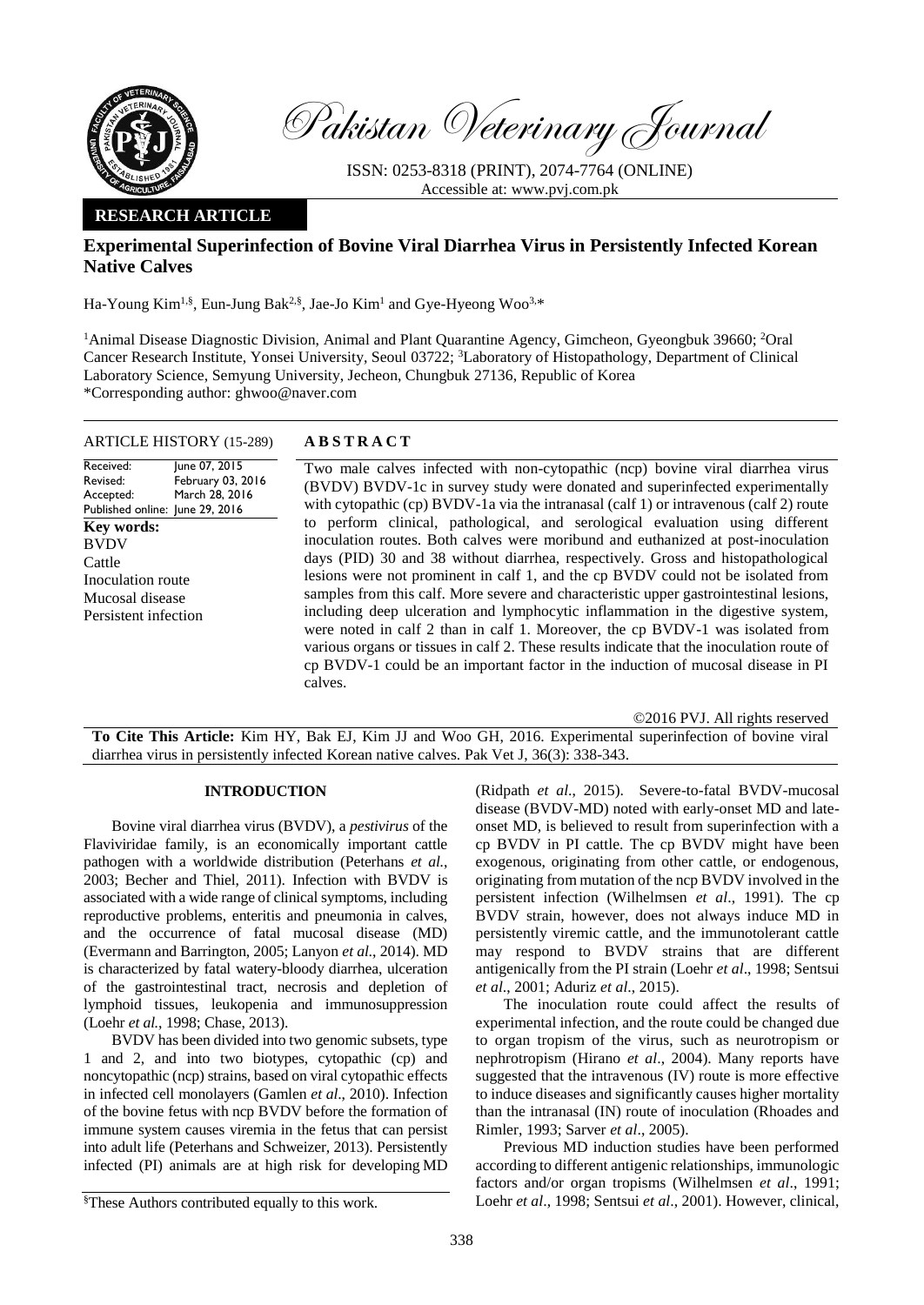pathological, and serological changes using different inoculation routes have not been previously evaluated in PI calves with BVDV. In the present study, we used two donated naturally PI calves through survey studies and experimentally inoculated them with cp BVDV-1 using the IN or IV route, respectively, and compared the induction of MD according to the two inoculation routes.

## **MATERIALS AND METHODS**

**Animals:** Two 8-month-old male Korean native calves were acquired from the same farm through previous survey studies (Bae *et al*., 2007). The viruses isolated in calves used in the present study were ncp BVDV-1c strains. Both calves tested negative for BVDV-specific antibody prior to the start of the experiment (Table 1). All animals were clinically examined prior to inoculation and were examined daily for the duration of the experiment. Calf 1 had mild respiratory signs with growth retardation and a rough hair coat, and calf 2 had mild lameness with growth retardation and a rough hair coat. Except for these signs, the calves were clinically healthy with no apparent developmental abnormality. The calves were treated in accordance with the guidelines for animal experimentation of the Animal and Plant Quarantine Agency.

**Experimental procedure:** Calves were kept in isolated facilities with *ad libitum* access to water, pelleted feed and hay. BVDV isolate 946 (BVDV type 1a) as heterologous challenge strain, was prepared for inoculation of PI cattle. After 2 weeks of adaptation, calf 1 was infected with 107.0 tissue culture infective dose  $(TCID)_{50}/mL$  of the 946 strain of cp BVDV-1 in 10 mL tissue culture fluid (5 mL/nostril) intranasally, and calf 2 was also infected with the same virus in 10 mL tissue culture fluid intravenously via the jugular vein. Calves were monitored twice daily for clinical signs and rectal temperatures. For humane reasons such as feed ingestion difficulty due to astasia and pain, calves were anesthetized, exsanguinated, and necropsied at PID 29 and 37, respectively.

**Histopathology and immunohistochemistry:** All samples were fixed in 10% neutral-buffered formalin, embedded, sectioned, and stained with hematoxylin and eosin (HE).

For the detection of viral antigens, all of the slides were treated with 0.1% protease XIV (Sigma-Aldrich, St. Louis, MO, USA) for 10 min at 37°C and then incubated with protein blocked serum-free solution for 10 min at room temperature (RT) to saturate nonspecific proteinbinding sites. The slides were incubated with primary monoclonal antibody (15C5; 1:1000; IDEXX Laboratory Inc., Westbrook, ME, USA) for 30 min at RT in a humid chamber and then incubated for 20 min at RT with biotinylated link antibody (Dako North America, Inc., Carpinteria, CA, USA) and streptavidin-AP (Dako North America, Inc.), respectively. The final reaction was produced by immersing the sections in a solution of red chromogen (Dako North America, Inc.) for 10 min at RT. The sections were counterstained with Mayer's hematoxylin and mounted for microscopy.

**RNA extraction and RT-PCR:** RNA was extracted from blood, nasal and saliva swabs, and fecal samples using the

RNeasy Miniprep kit (Qiagen, Hilden, Germany) according to the manufacturer's instructions. First-strand cDNA synthesis and PCR amplification was conducted using the One-step RT-PCR kit (Qiagen). For nested PCR, the Taq PCR Master Mix Kit (Qiagen) and primer sets (Bae *et al*., 2007) were used.

**Virus isolation:** Viruses were isolated from the organs and tissues of euthanized animals using MDBK cells. After two additional blind passages, the plates were examined to determine the CPE of cells by low-magnification microscopy at each passage.

**Hematological analysis:** Peripheral blood samples were collected from all of the calves every 3 or 4 days using sodium heparinized tubes. Complete blood cell counts were measured using an automatic cell counter (Hemavet 950; Drew Scientific, Dusseldorf, Germany).

**Neutralizing antibody test:** To detect BVDV-specific neutralizing antibodies, 50 µL inactivated sera was serially diluted two-fold in 50 µL alpha MEM. A cytotoxic BVDV suspension (100 TCID $_{50}$ /ml) was added to the wells and then incubated for 3–4 days in an incubator containing 5% CO2. To read the SN titer, CPE patterns of cells were observed under low-magnification microscopy.

#### **RESULTS**

**Clinical findings:** Calf 1 and calf 2 showed slight febrile reactions (40.5°C) on PID 4-11 and PID 3–7, with peak fever reaching 40.6°C and 40.8°C, respectively. Those results were concordant with the period of inappetence (data not shown). Although the rectal temperature varied considerably, a clear difference was evident between before and after inoculation. After superinfection, both animals showed pyrexia and anorexia as mentioned, but diarrhea was not observed until both calves were euthanized for necropsy. Calf 1 became suddenly recumbent on PID 28 with respiratory signs, and calf 2 became recumbent on PID 35 with no MD-like clinical symptoms.

**Complete blood counts:** No significant change was noted in the number of total white blood cells and packed cell volume throughout the experiment in either calf. However, moderate lymphocytopenia was detected from PID 5-12 in calf 2 (data not shown).

**Gross findings:** Gross lesions were not prominent in calf 1, which had dark-red, pinpointed spots on the surface of the kidney and failure of lung collapse. In calf 2, multifocal characteristic erosions and ulcers were scattered in the digestive tract, suggesting a typical lesion of MD. These erosions and ulcers were present in the oral mucosa, tongue, and abomasal mucosa (Fig. 1). Multifocal red spots were observed in the small intestine, gall bladder, and kidneys. Retropharyngeal lymph nodes were enlarged.

**Histopathologic findings:** In calf 1, no significant MD-like lesion was detected in the GI tract, but few lymphoplasmocytic cells infiltrated into the mucosal layer of the abomasum (Fig. 2) and intestine, and the white pulp of the spleen was mild atrophic. In addition, severe bronchointerstitial pneumonia was observed.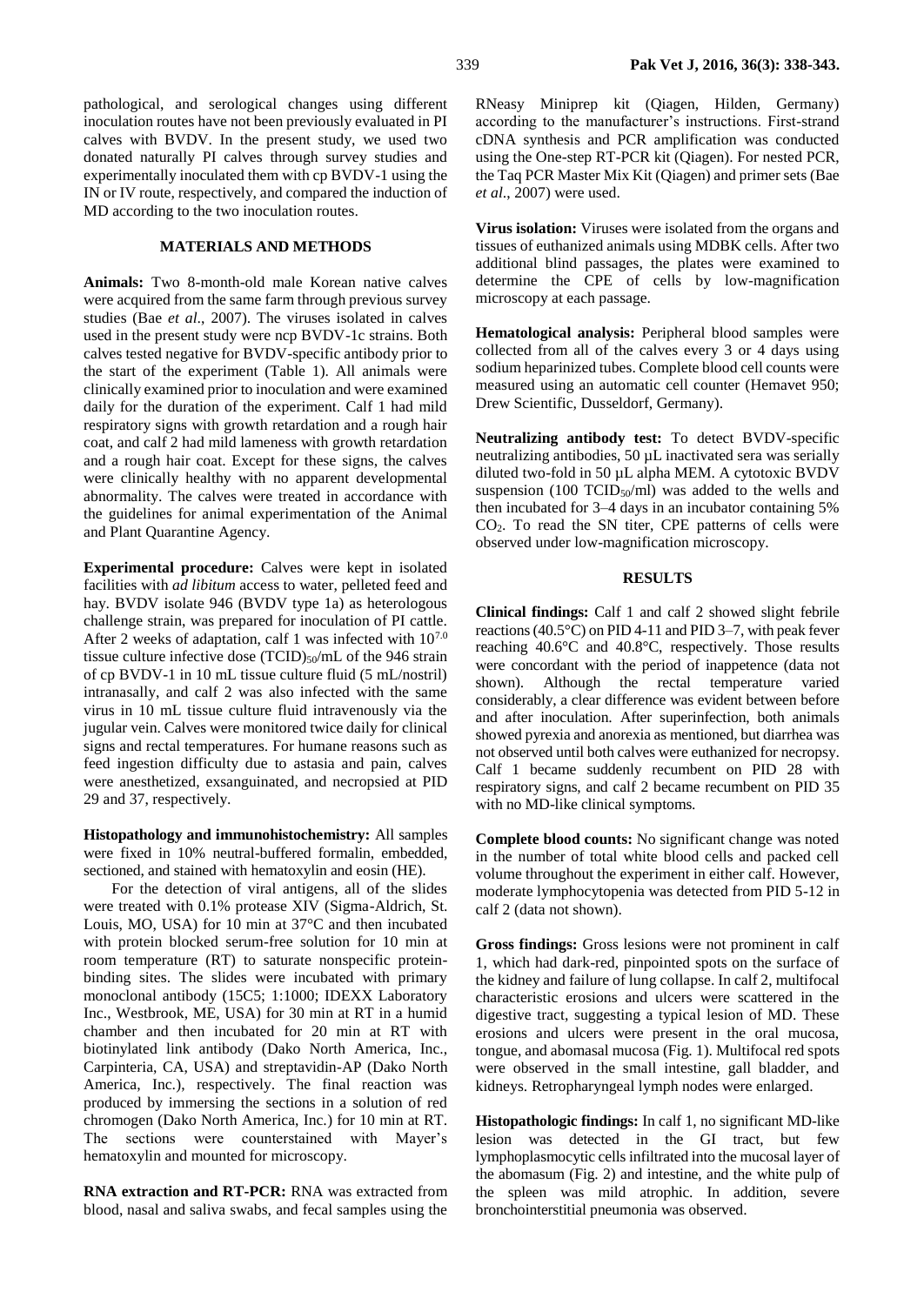#### **Table 1:** Experimental production of MD in PI calves infected with ncp BVDV-1 by different routes of inoculation of cp BVDV

| Calves | Route of<br>inoculation | Presence of ncp<br>BVDV at pre-<br>inoculation |                 | Neutralizing antibodies<br>to BVDV-1 | Histopathologicmucosal<br>disease-like lesions | cp BVDV isolation<br>at postinoculation |
|--------|-------------------------|------------------------------------------------|-----------------|--------------------------------------|------------------------------------------------|-----------------------------------------|
|        |                         |                                                | Pre-inoculation | Post-inoculation                     |                                                |                                         |
| Calf   | Intranasal              |                                                |                 |                                      |                                                |                                         |
| Calf 2 | Intravenous             |                                                |                 | + #                                  | mild                                           |                                         |

\*, Start to develop at PID 9; #, start to develop at PID 5.

### **Table 2:** Distribution of viral antigen in tissues after inoculation with cp BVDV-1

|                        | Calf            |                                           | Calf <sub>2</sub> |                                                                            |  |  |
|------------------------|-----------------|-------------------------------------------|-------------------|----------------------------------------------------------------------------|--|--|
| Tissue/ Organ          | Intensity       | Antigen distribution                      | Intensity         | Antigen distribution                                                       |  |  |
| Central nervous system |                 |                                           |                   |                                                                            |  |  |
| Cerebrum               | $^{++}$         | Neuron, endothelial cells                 | $^{++}$           | Neuron                                                                     |  |  |
| Cerebellum             |                 |                                           | $^{++}$           | Neuron                                                                     |  |  |
| Brain stem             | $\ddot{}$       | Neuron                                    | $^{++}$           | Neuron                                                                     |  |  |
| Digestive system       |                 |                                           |                   |                                                                            |  |  |
| Tongue                 | $\ddot{}$       | Fibrocytes                                | $\ddot{}$         | Vascular endothelial cells                                                 |  |  |
| <b>Esophagus</b>       | +               | Epithelial cells                          | $\ddot{}$         | Epithelial cells, fibrocytes                                               |  |  |
| Forestomach            | $\ddot{}$       | Lamina propria                            | $+ + - + + +$     | Epithelial cells, fibrocytes                                               |  |  |
| Abomasum               | +               | Lamina propria                            | $^{++}$           | Glandular epithelial cells,                                                |  |  |
| Small intestine        |                 |                                           | $^{++}$           | Peyer's patch (macrophages) in the lamina propria and<br>submucosa         |  |  |
| Large intestine        |                 |                                           | $^{++}$           | Mucosa to serosa                                                           |  |  |
| Respiratory system     |                 |                                           |                   |                                                                            |  |  |
| Trachea                | $\ddot{}$       | Epithelial cells, fibrocytes              | $^{\mathrm{+}}$   | Fibrocytes, endothelial cells                                              |  |  |
| Lung                   | $\ddot{}$       | Alveolar macrophage                       | $^{+++}$          | Macrophages and PMNs                                                       |  |  |
|                        |                 | Bronchial epithelial cells                |                   | Bronchial epithelial cells                                                 |  |  |
| Lymphoid system        |                 |                                           |                   |                                                                            |  |  |
| Tonsil                 | $^{++}$         | Crypt epithelial cell<br>Lymphatic nodule | $^{+++}$          | Crypt epithelial cells, lymphocytes and macrophages in<br>Lymphatic nodule |  |  |
| Spleen                 | $^{++}$         | Macrophages around white pulp             | $^{++}$           | Macrophages around white pulp                                              |  |  |
| Lymph nodes            | $^{+++}$        | Medullary macrophages                     | $^{++}$           | Medullay macrophages                                                       |  |  |
| Urogenital system      |                 |                                           |                   |                                                                            |  |  |
| Kidney                 | +               | Tubular epithelial cells                  | $\ddot{}$         | Tubular epithelial cells                                                   |  |  |
| Urinary bladder        | $\ddot{}$       | Myocytes                                  | $++$              | Epithelial cells, fibrocytes                                               |  |  |
| Endocrine system       |                 |                                           |                   |                                                                            |  |  |
| Thyroid gland          | $^{++}$         | Follicular cells, parafollicular cells    | $^{++}$           | Follicular cells, parafollicular cells                                     |  |  |
| Pancreas               | +               | Langerhans islet, acinar cells            | $\ddot{}$         | Langerhans islet, acinar cells                                             |  |  |
| Others                 |                 |                                           |                   |                                                                            |  |  |
| Heart                  |                 |                                           | +                 | Vascular endothelial cells                                                 |  |  |
| Liver                  | $^{\mathrm{+}}$ | Sinusoid, Kupffer cells                   | +                 | Sinusoid, PMNs                                                             |  |  |
| <b>Skin</b>            | $\ddot{}$       | Keratinocytes, follicular cells           | $^{\mathrm{+}}$   | Keratinocytes, follicular cells                                            |  |  |

\* The intensity of immunostaining and number of BVDV antigen-containing cells: -, no staining; +, faint minimal staining; ++, moderate staining; +++, intense staining; PMNs, polymorphonuclear cells.

## **Table 3:** Results of RT-PCR and the CPE after three passages in organs/tissues at necropsy

|             |                 |           | Calf I       | Calf 2     |              |
|-------------|-----------------|-----------|--------------|------------|--------------|
| System      | Organ or tissue | PCR_TI    | CPE after P3 | $PCR_$ TI# | CPE after P3 |
| Nervous     | Cerebrum        |           |              |            |              |
|             | Cerebellum      |           |              |            |              |
| Digestive   | Oral mucosa     |           |              |            |              |
|             | Tongue          |           |              |            |              |
|             | Esophagus       |           |              |            |              |
|             | Rumen           |           |              |            |              |
|             | Reticulum       |           |              |            |              |
|             | Omasum          |           |              |            |              |
|             | Abomasum        |           |              |            | $^{++}$      |
|             | Small intestine |           |              |            | $++$         |
|             | Large intestine |           |              | ±          |              |
| Respiratory | Trachea         | $\ddot{}$ |              | $\ddot{}$  |              |
|             | Lung            | +         |              |            | $++$         |
| Lymphatic   | <b>Thymus</b>   | ÷.        |              |            |              |
|             | Tonsil          |           |              |            |              |
|             | Spleen          |           |              |            | $^{++}$      |
|             | Bone marrow     |           |              |            |              |
|             | Lymph nodes     |           |              |            | $^{++}$      |
| Urinary     | Kidney          | $\ddot{}$ |              | $\ddot{}$  | $^{++}$      |
|             | Urinary bladder |           |              |            | $++$         |
| Endocrine   | Adrenal gland   |           |              | Ŧ          | $++$         |
|             | Thyroid gland   |           |              |            | $++$         |
|             | Pancreas        |           |              |            |              |
| Others      | Heart           |           |              |            |              |
|             | Liver           |           |              |            |              |
|             | Ear skin        |           |              |            |              |

PCR\_T1, PCR for BVDV type 1; P3, three passages; #, RT-PCR result after three passages was positive in organs or tissues; -, negative; ±, weakly positive; +, positive; ++, strongly positive.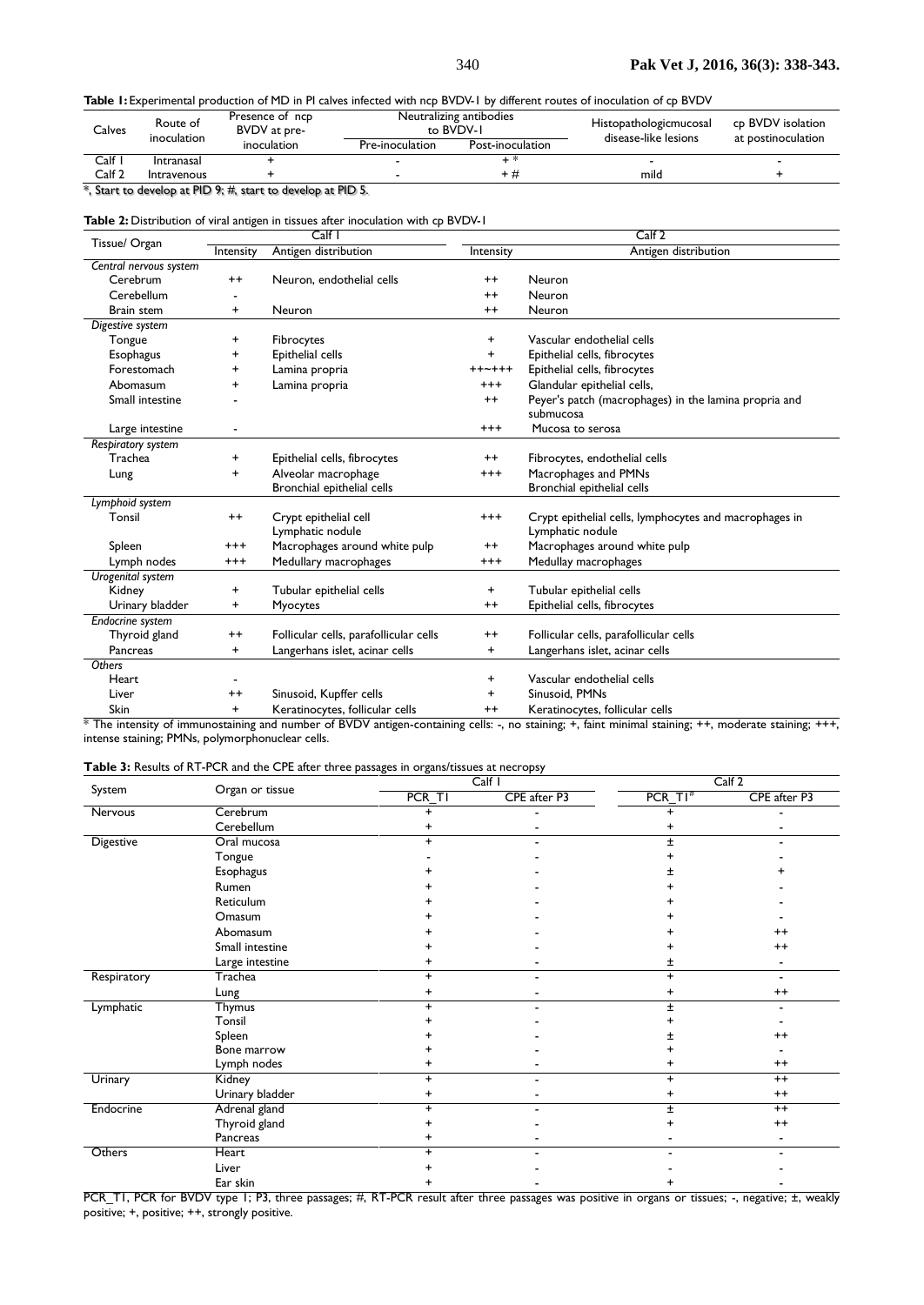

**Fig. 1:** Abomasum. Erosion and ulcer (arrows) were observed in calf 2 inoculated intravenously with BVDV-1. *Insert*: Close up of erosion and ulcer; **Fig. 2.** Abomasum. Fundic glandular region of calf 1 inoculated intranasally with BVDV-1. Few lymphoplasmocytic cells were infiltrated into the mucosa. HE. Bar = 200 µm. *Insert*: Note the positive reaction in the glandular epithelial cells and vascular walls. IHC. Bar = 50 µm; **Fig. 3.** Abomasum. Erosion was observed in the abomasal mucosa of calf 2. Few degenerative neutrophils and mononuclear cells infiltrated into the erosive lesion (arrows). HE. Bar = 500 µm. *Insert:* Note the immunoreaction (arrow heads) in the erosive lesion of the cells. IHC. Bar = 50 µm**. Fig. 4.** Lymph node. Lymphoid depletion was observed in calf 2. HE. *Insert:* Note the specific reaction of BVDV antigens within macrophages of medullary sinuses. IHC. Bar = 50 µm.

More severe gastrointestinal lesions were found in calf 2 than in calf 1. Deep ulceration into the submucosal layer and lymphocytic inflammation were observed in the tongue. Erosions and ulcers of the abomasal mucosa (Fig. 3) and submucosal hemorrhage in the small intestine were also observed. Furthermore, lymphoid depletion was noted in several lymph nodes (Fig. 4). In addition to those lesions, interstitial nephritis with multifocal hemorrhage, epicarditis, myocarditis, and mild encephalitis were observed. However, no significant respiratory lesion, except mild bronchus-associated lymphoid tissue hyperplasia and very mild lymphocytic inflammation around blood vessels, was observed.

**Detection and tissue distribution of BVDV antigen:** The IHC results are shown in Table 2. Immunoreactivity was present in the cytoplasm of epithelial cells and neurons without background staining (Inserts of Figs. 2, 3 and 4). The positive reactions were closely related to histopathological lesions and were stronger in calf 2 than in calf 1.

Serology: No serum-neutralizing (SN) antibodies to cp BVDV-1 were detected in either calf prior to experimental infection. SN antibodies against the inoculated cp BVDV-1 were initially detected at PID 9 and PID 5 in calf 1 and calf 2, with titers reaching  $2^{10}$  and  $2^{11.5}$ , respectively. Calf 2, inoculated intravenously, developed peak neutralizing antibody titers on PID 12, while calf 1, inoculated intranasally, developed peak neutralizing antibody titers on PID 23 (data not shown).

**RT-PCR and virus isolation:** Through regular sampling of feces, blood, nasal discharge and saliva from both calves, the BVDV-1 was consistently present, according to RT-PCR. The RT-PCR results from tissues/organs are shown in Table 3 and were similar to those of histopathological lesions and IHC. Additionally, other viruses involved in bovine diarrhea, including bovine coronavirus and bovine rotavirus, were not detected in the fecal samples.

BVDV-1 with a CPE after three passages was isolated from various organs of calf 2, including the digestive tracts. However, the virus was not isolated from any organ in calf 1 (Table 3), suggesting that the virus may be neutralized by antibodies or may proliferate slowly after infection.

#### **DISCUSSION**

Different routes of inoculation could affect the induction of experimental infection (Hirano *et al*., 2004; Sarver *et al*., 2005). Experimental infections by some viruses, such as avian influenza, have only been successfully induced through selected routes of inoculation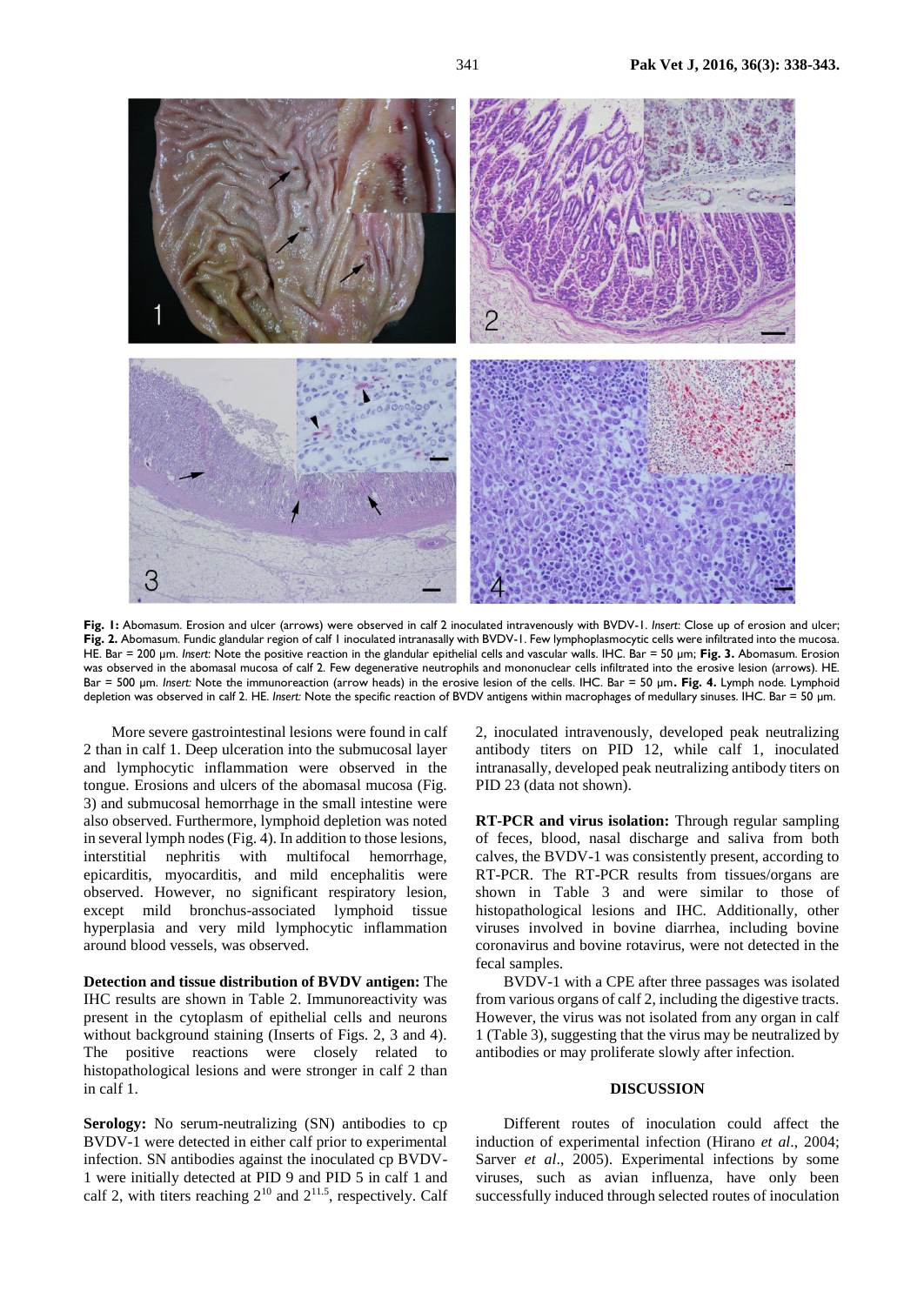(Vascellari *et al*., 2007). Most previous studies on the induction of MD have shown that both IN and/or IV inoculation routes were widely used, and MD was developed successfully between PID 9 and 24 (Bezek *et al*., 1995; Semrau *et al*., 2008). In the present study, erosions and ulcers were observed in the digestive tracts of calves injected intravenously, although diarrhea was not observed.

MD occurs after infection of a PI animal with a cp BVDV strain that is antigenically homologous to the persisting ncp strain (Nakajima *et al*., 1993). However, the potential virulence and organ-tropism of the strain should be the primary focus (Sentsui *et al.*, 2001). The tropism of BVDV to lymphoid tissue and enterotropism of BVDV isolates have been documented (Wilhelmsen *et al*., 1991). Furthermore, some results have indicated that the antigenic similarities were not sufficient to predict the outcome of MD (Loehr *et al*., 1998; Aduriz *et al*., 2015), especially when cellular immunity was suppressed (Sentsui *et al*., 2001). In the present study, only calf 2 inoculated by the IV route following superinfection with the antigenically heterologous cp BVDV-1 showed MD-like pathological lesions, and a cp virus was isolated from the same calf. Even in calf 2, the MD-like lesions were limited to digestive organs, and the calf showed only pyrexia and anorexia. The distribution of antigens was consistent with that previously reported for BVDV infection (Njaa *et al*., 2000; Pedrera *et al*., 2012). Although we could not distinguish cp BVDV from ncp BVDV via RT-PCR or IHC, the cp BVDV was isolated by cell culture according to histopathological lesions in calf 2. Through these results, we considered that the challenge strain on its own had too low of a virulence to induce clinical signs of MD, or the viral affinity for epithelial cell was decreased due to cell adaptation. Therefore, the IV route could be more effective for inducing MD-like lesions in PI cattle if the pathogenesis of isolates as the challenge strain has not yet been reported as in the present study. Rhoades and Rimler (1993) reported that a higher mortality was caused when even the less virulent *Pasteurella multocida* was administered intravenously than orally.

PI cattle have been reported to display growth retardation and immunosuppression and increased frequency of secondary infections (Peterhans *et al*., 2003; Yamane *et al*., 2008). In the present study, animals showed growth retardation and a rough hair coat before superinfection. Calf 1 contracted pneumonia by bacterial infection. However, digestive problems, such as loss of appetite and diarrhea, were not observed prior to challenge, suggesting that these calves might not have contracted other secondary infections before superinfection. Additionally, viral antigens such as rotavirus and coronavirus were not detected, using PCR, in feces before superinfection.

Acute BVDV infections induce transient immunosuppression involving leukopenia along with direct infection of lymphocytes and macrophages because of the virus' predilection for cells that play roles in the host immune system (Evermann and Barrington, 2005). Additionally, these infections have major effects on Tlymphocytes and B-lymphocytes and often result in a severe reduction in the circulating number of lymphocytes, as well as suppression of the functional activities of these cells. Granulocytes and monocytes are equally susceptible

to BVDV infection with reduction in numbers and suppression of functions (Brewoo *et al*., 2007). Our finding showed that moderate, transient lymphocytopenia was detected in calf 2, suggesting that intravenous inoculation of BVDV could induce moderate lymphocytopenia.

During the development of MD, two patterns are noted—early-onset MD and late-onset MD. The animals with early-onset MD become moribund within 2–3 weeks after superinfection; those with late-onset MD recover after the transient phase of mild disease and develop MD after a period varying from 4 weeks to several years, eventually leading to death of the animal (Loehr *et al*., 1998). In previous studies, antigenically heterologous BVDV strains have been considered to be the cause of late-onset MD (Fritzemeier *et al*, 1997), and this restricted homology has been documented to hinder early development of MD (Semrau *et al*., 2008). These animals can also develop antibodies against BVDV, as in our study. In the present study, moderate to high levels of neutralizing antibodies against the inoculated cp strains were found in both animals, indicating that calves became infected with the heterologous strain. Additionally, the absence of diarrhea in combination with the presence of lesions in the tongue, abomasum and lymph nodes of calf 2 might indicate either recovery from the infection by cp BVDV or the start of lateonset MD.

**Conclusions:** Mild but characteristic histological MD-like lesions were observed in PI calf 2 infected intravenously with cp BVDV-1. Although viral antigens were detected in affected organs or tissues of both animals by IHC, cp BVDV-1 was isolated from organ/tissue samples of calf 2 only. Therefore, not only the virulence, antigenic relationship, immunologic factors, and challenge dosage, but also the inoculation route could be an important factor in the experimental induction of MD in PI calves. To our knowledge, ours is the first report to compare the induction of MD via different inoculation routes using the BVDV isolated in Korea.

**Acknowledgments:** We thank Mr. Jung-Won Park for help with histotechnology.

**Author's contribution:** HYK undertook the experimental work including animal experiment and sampling, EJB and GHW analyzed all experimental data including histopathological data, JJK executed virological experiment, and GHW designed the experiment. HYK, EJB and GHW wrote the manuscript. All authors read and approved the final manuscript.

#### **REFERENCES**

- Aduriz G, Atxaerandio R and Cortabarria N, 2015. First detection of bovine viral diarrhoea virus type 2 in cattle in Spain. Vet Rec Open, 2: e000110. doi: 10.1136/vetreco-2014-000110.
- Bae YC, Kim HY, Park JW, Yoon SS, Woo GH *et al*., 2007. Prevalence for persistent infection with bovine viral diarrhea virus in Korean native calves. Korean J Vet Res, 47: 163-167.
- Becher P and Thiel HJ, 2011. Pestivirus (Flaviviridae). In: Springer index of viruses (Tidona C and G Darai, eds). 2<sup>nd</sup> Ed, Springer Velag, Heidelberg, Germany, pp: 483-488.
- Bezek DM, Stoffregen D and Posso M, 1995. Effect of cytopathic bovine viral diarrhea virus (BVDV) superinfection on viral antigen association with platelets, viremia, and specific antibody levels in